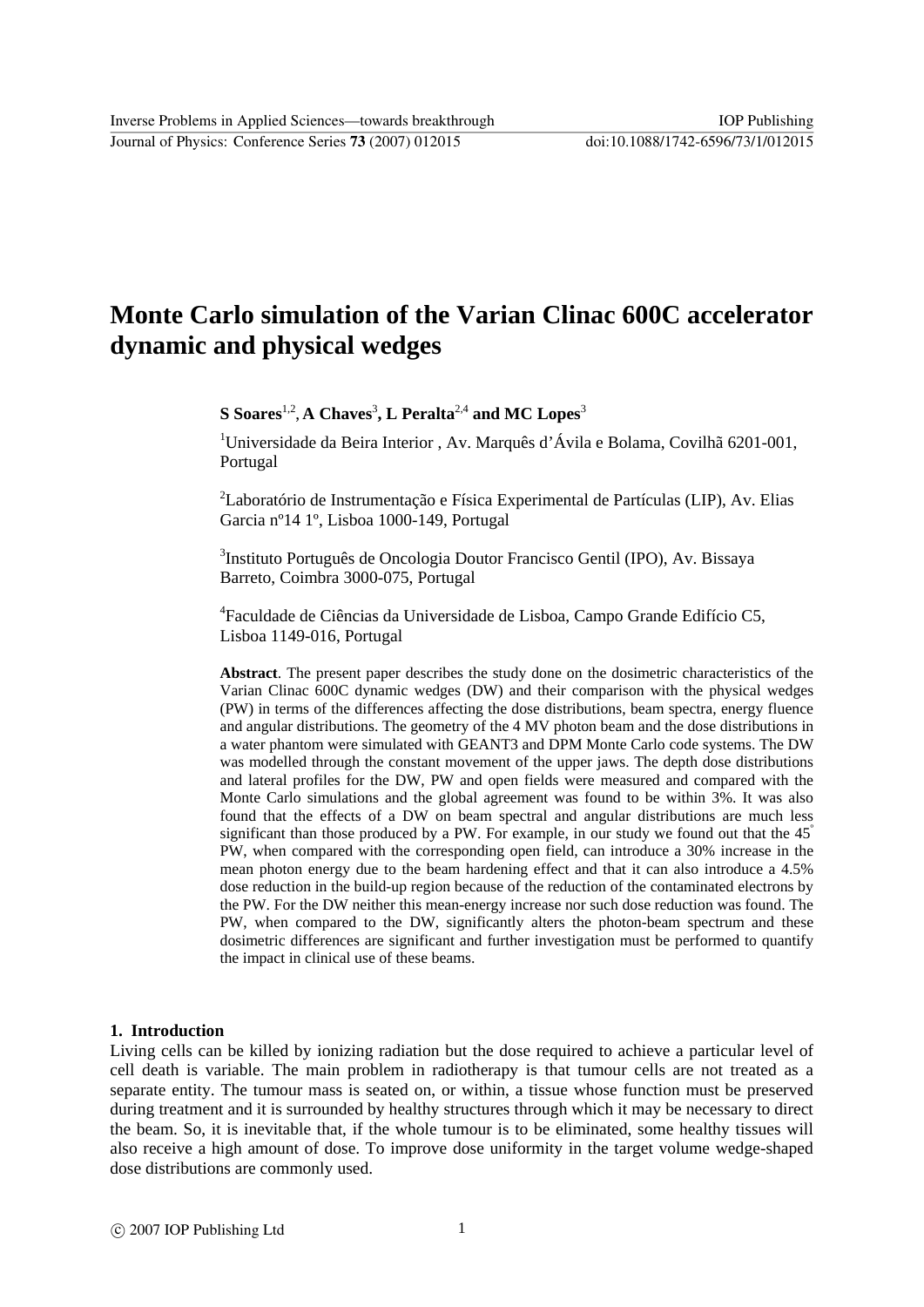Typically, most clinical linear accelerators are provided with a set of physical wedges (PW) with four fixed wedge angles of  $15^0$ ,  $30^0$ ,  $45^0$  and  $60^0$ . In addition to the occasional bad alignment of the wedge, the degradation of the beam quality that turns the wedge factor dependent on the energy of the beam, radiation field size, measurement depth and accelerator type, is the main concern with the PW [1]. Also, the miscalculation of the dose distribution introduces consequences in the probability of the patient's cure. In order to obtain dose modulation and compensation, the most recent linear accelerators are equipped with systems of beam distribution that are more autonomous using dynamic jaws. The dynamic wedge was originally proposed by Kijewski *et al.* [2] and later supported by D. Leavitt [3]. The dynamic wedge (DW), which is accomplished by the movement of the upper jaw, is a very good alternative to the PW, not only in the production of wedged-dose distributions but also because it does not alter the photon spectrum. In Varian linacs, the dose rate and jaw movement for producing a set of DWs, are controlled by the segmented treatment tables. Each of them contains information about the position of the moving jaw versus cumulative weighting of monitor units.

Studies have shown that non-physical wedges do not alter the photon spectrum compared with PW that introduce beam hardening and loss of dose uniformity in the non-wedged direction [4]. Compared with the PW, the DW neither presents reduction nor hardening of the beam. Another advantage of using DW is the reduction of the treatment time because it is not necessary to handle external modules. When measurements with DW are performed, and are compared with open fields or PW, the fundamental difference is the fact that the dose, at the measurement point, has to be integrated during all the irradiation. Special dosimetric tools, such as detectors with linear arrays, termoluminescent dosimeters and dosimetry with thin films, allow the simultaneous measurement of multiple points inside the radiation field [5].

The purpose of this work was the study of the dosimetric characteristics of dynamic wedges using MC simulation techniques. The 4 MV photon beam, generated by a Varian Clinac 600C linac, was studied and a special attention was given to the dosimetric comparison of the physical and dynamic wedges. The characteristics of these two wedge types were analyzed, in terms of their differences in the way they affect the spectral, angular and dose distribution.

## **2. Methods and materials**

The Monte Carlo (MC) code system GEANT3 [6] was used to simulate the treatment head of the linear accelerator Varian Clinac 600C and the dose distribution in a water phantom was simulated with the MC code DPM [7]. The calculations were performed for open fields, physical and dynamic wedges.

For the DW simulations, and using the MC code system GEANT3, the lower jaws are kept in a fixed position while only one of the upper jaws moves with constant speed. The upper jaw movement is simulated with 1 cm discrete steps that are projected at 100 cm SSD. The initial and final jaw positions define the toe and heel positions of the DW. For each of these phase space files, dose distributions are calculated in a water phantom at 100 cm SSD and 50 x 50 x  $\frac{1}{50}$  cm<sup>3</sup> dimensions and using the MC code system DPM. Using the Van Santvoort formalism [4], each of these dose distribution, which refer to each of the different jaw positions, was weighted by multiplying factors and regrouped in a final dose distribution. With this procedure it is possible to simulate any angle for the dynamic wedge. Simulations were preformed for DWs of wedge angles ranging from  $15^{\circ}$  to 60<sup>°</sup>, as well as open fields with different sizes.

The simulation results were validated with experimental data obtained with an ionizing chamber with 0.125 cm<sup>3</sup> active volume (PTW-31002), for the PW and open field. For the DW, the experimental data were obtained with a diode array.

 The depth dose curves along the central radiation axis and the profiles, which were obtained for different depths, were simulated from the phase space files generated for the 4 MV nominal energy. In this paper we only present the profiles obtained at 1cm depth (depth of maximum depth dose) in water for a 45º wedge angle for the DW and PW.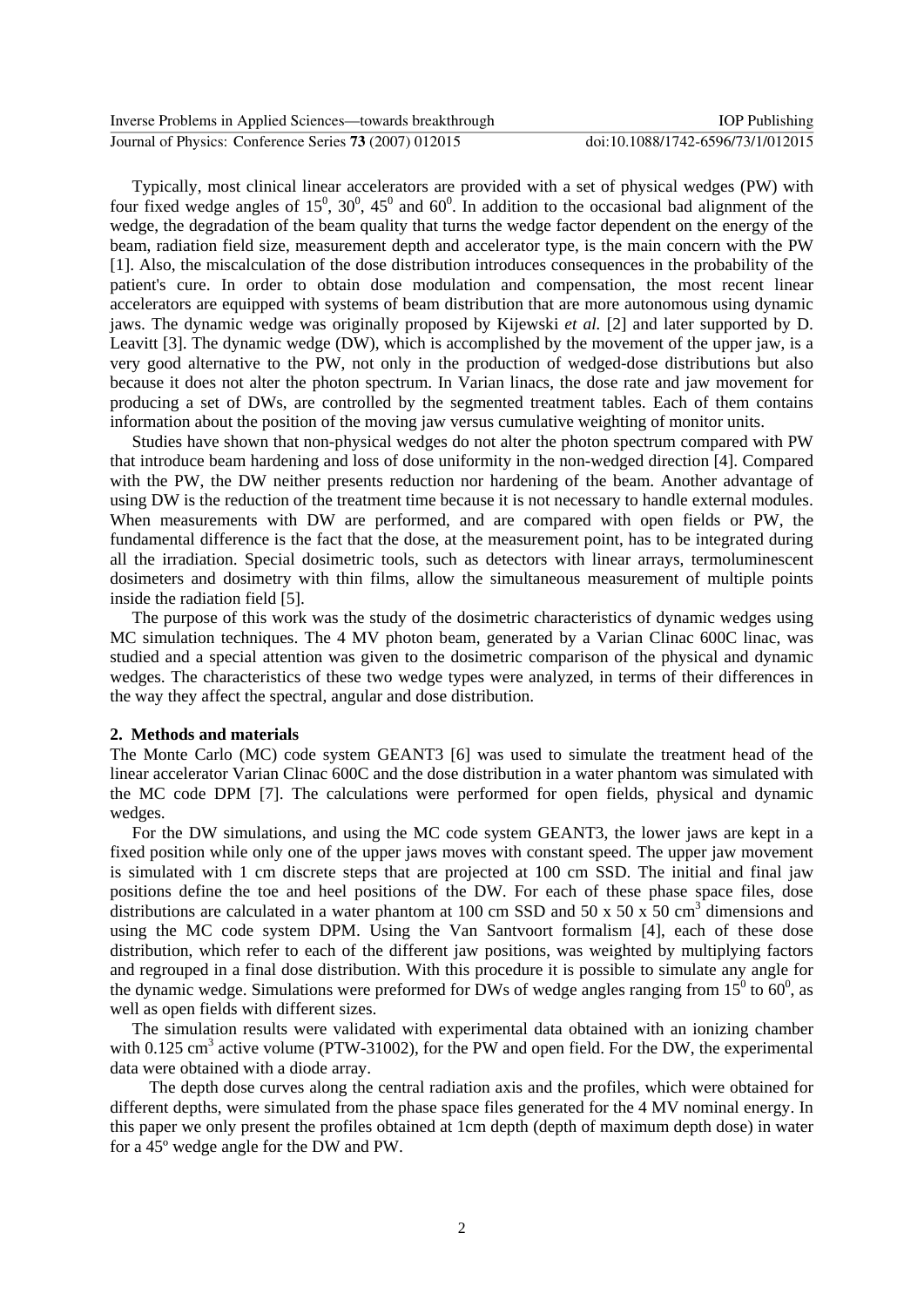| Inverse Problems in Applied Sciences—towards breakthrough | <b>IOP</b> Publishing             |
|-----------------------------------------------------------|-----------------------------------|
| Journal of Physics: Conference Series 73 (2007) 012015    | doi:10.1088/1742-6596/73/1/012015 |

#### **3. Results and discussion**

The validation of the MC calculation results with experimental data was done for the PW, DW and open fields comparing the obtained depth dose curves (PDD) and profiles. The effects due to the PW or DW were assessed by comparing the photon average energy versus the radius, photon and electron energy spectral distribution and photon polar angle distribution.

## *3.1. Validation*

The depth dose curves calculated with MC simulation techniques were compared with the experimental data. The agreement level, within 3%, between the calculated and measured data is similar for the different field sizes studied.



**Figure 1**. Calculated and measured PDD curve for the: a) 45° DW and b) 45° PW (10 x 10  $cm<sup>2</sup>$  field size).

We verified that the depth dose curve for the DW is the same as the one obtained with the open field, which means that there is no beam hardening with this wedge. However, for the 45º PW it is possible to identify the beam hardening effects, as we can see in figure 1.



**Figure 2**. Calculated and measured profile curve for the: a) 45º DW and b) 45º PW (10 x 10  $cm<sup>2</sup>$  field size).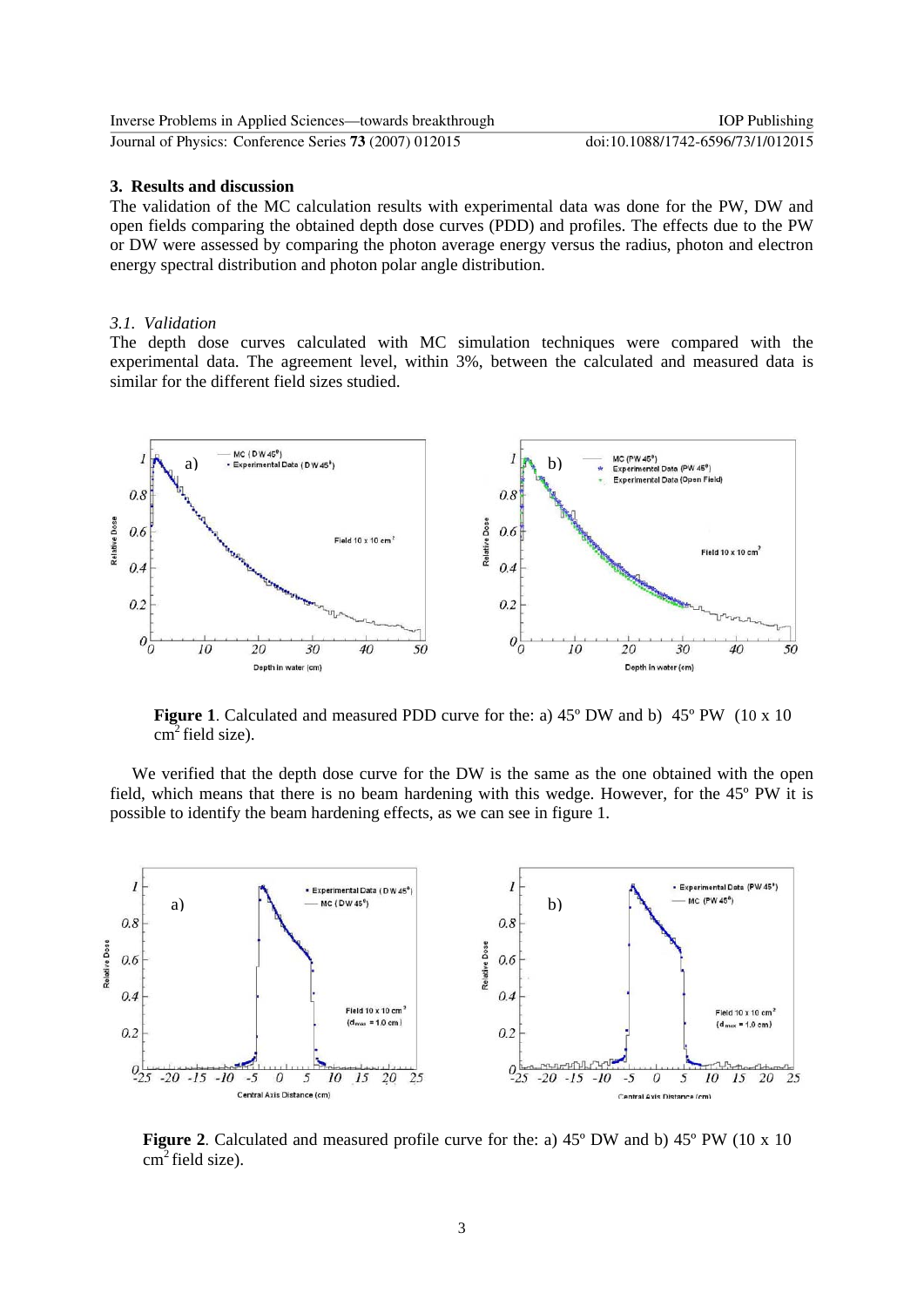| Inverse Problems in Applied Sciences—towards breakthrough | <b>IOP</b> Publishing             |
|-----------------------------------------------------------|-----------------------------------|
| Journal of Physics: Conference Series 73 (2007) 012015    | doi:10.1088/1742-6596/73/1/012015 |

In figure 2, the profile (calculated and measured) curves are shown for the 45º DW and PW and for the 10 x 10  $\text{cm}^2$  field size, at 1 cm depth.

#### *3.2. Characterization*

Photons were scored in air at a plane 100 cm away from the source. The photon beam, after traversing the physical and dynamic wedges, is affected in different ways. The photon beam energy fluence is reduced both for the PW as for the DW. However, because of the attenuation of the radiation in the PW, the decrease in fluence is more pronounced for the PW. In the case of the DW, the reduction is caused by the fluence modulation. The photon planar fluence increases along the direction from heel to toe, due to the moving jaw. There were more particles in the toe region as compared to the heel region. It is also possible to verify that the PW attenuate more primary or low energy scattered photons while, simultaneously, producing low energy scattered photons. Additionally, it was also observed that the higher the wedge angle, the higher are the differences between the PW, DW and open field. In figure 3, the photon average energy is shown for the 10 x 10 cm<sup>2</sup> field size and for the  $45^{\circ}$  PW, DW and for the open field.



**Figure 3.** Photon mean energy for the 45º PW, DW and open field  $(10 \times 10 \text{ cm}^2 \text{ field size})$ 

 From the figure it is possible to see that the mean energy when using the DW is virtually equal to the one in the open field, showing again that the DW does not alter the beam quality. However, the mean energy when using the PW significantly increases when compared with the mean energy in the open field. For the 4 MV photon beam and using the 45º PW, the average energy increases from 1.3 MeV to 1.8 MeV (i.e. a 38% increase).

The PW beam hardening effect changes along the wedged direction, i.e., the average energy increases from the toe to the heel wedge regions. The greater the wedge angle, the more pronounced this effect is. When using the PW, the mean energy outside the field is increased compared with the one for the DW or in the open field. This effect is due to the fact that the PW attenuate the scattered particles from the treatment head accelerator and generate low energy scattered photons [8]. The global effect of these two processes results in the increase of the beam average energy outside the field.

The presence of the DW and PW affect the spectral distribution of the photons and secondary electrons produced in the treatment head in different ways, as can be seen in figure 4. The observed reduction of the photon energy will imply a decrease in dose in the build-up region.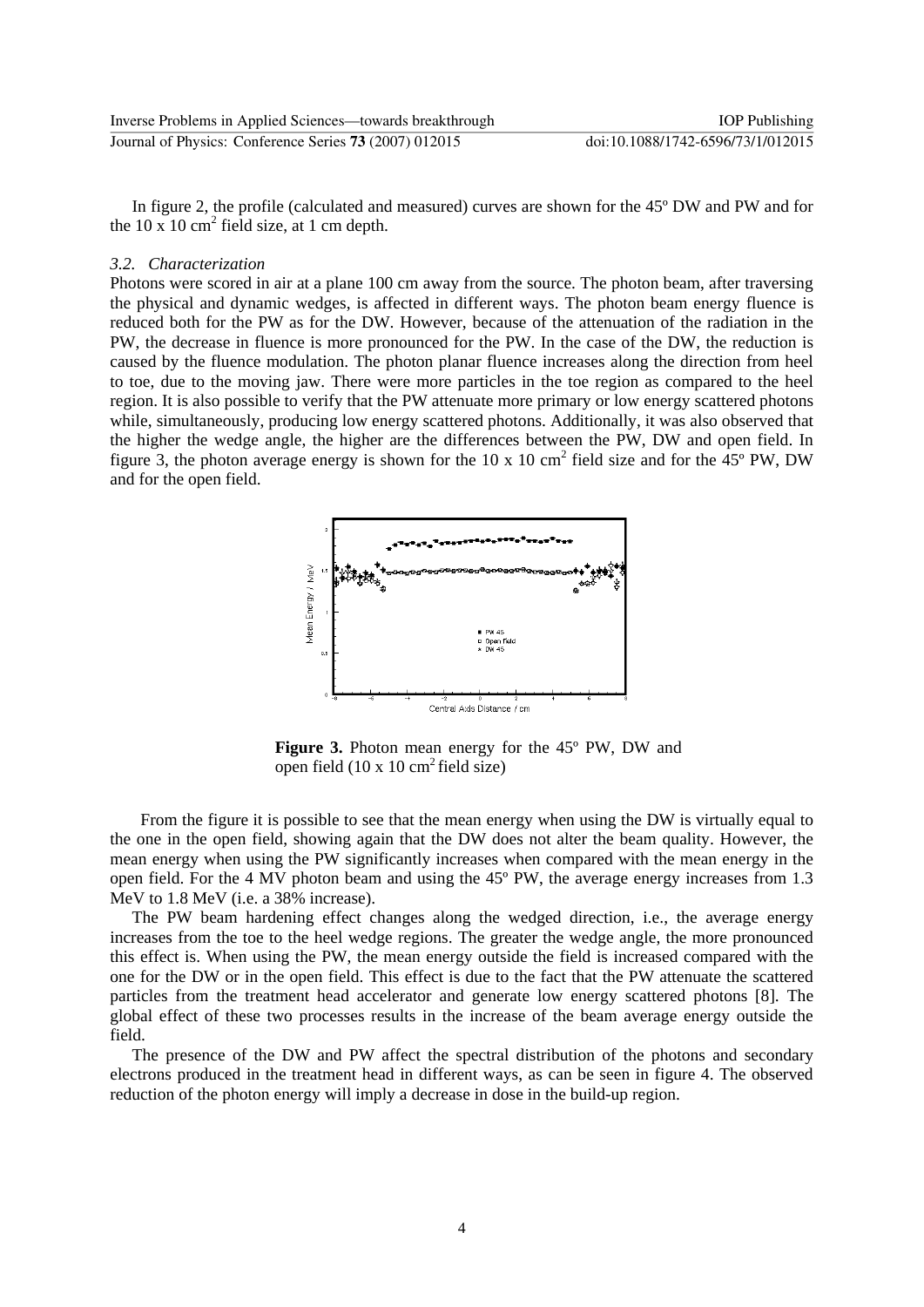Journal of Physics: Conference Series **73** (2007) 012015 doi:10.1088/1742-6596/73/1/012015



**Figure 4.** a) Photons and b) secondary electrons spectral distribution for the 45 $\degree$  PW, DW and open field (10 x 10 cm<sup>2</sup> field size).

The scattering effect from DW is different from the PW. In this way, the DW and the PW presence affect, in different ways, the particle angular distribution, as we can see in figures 5 and 6. Figure 5 shows the photon angular distribution for the 45º PW and DW and open field while figure 6 shows the ratio of the 45º PW and DW to the open field.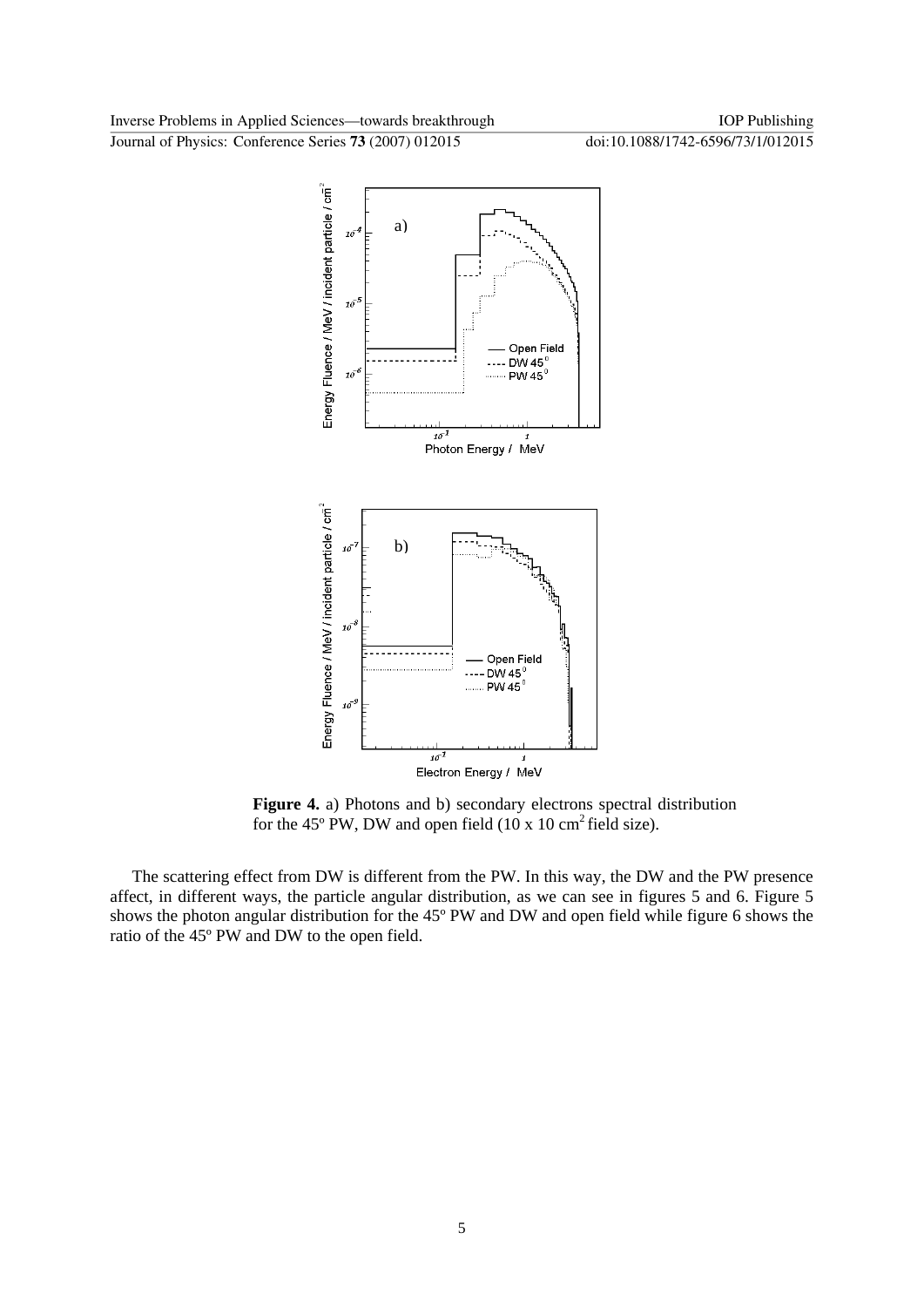Journal of Physics: Conference Series **73** (2007) 012015 doi:10.1088/1742-6596/73/1/012015



**Figure 5.** Photons angular distribution for the 45º PW, DW and open field  $(10 \times 10 \text{ cm}^2 \text{ field size})$ 



**Figure 6.** Ratio of the 45<sup>°</sup> PW and DW to the open field, as a function of angle

This work has demonstrated that well-know [9] dosimetric characteristics of PW and DW, for other accelerators, together with detailed information on the beam characteristics, i.e., the spectral and angular distributions are also valid for the Varian Clinac 600C. The phase space files obtained in this work can be used in order to improve the dose algorithms used for clinical planning. In these algorithms, the spectral differences between PW and DW must be taken into consideration.

#### **4. Conclusions**

MC simulation techniques are a very powerful tool in the study of the dosimetric characteristics of the dynamic and physical wedges. A good agreement between the experimental and calculated data was obtained. The GEANT3 calculations showed that the DW effects in the energy and fluence distributions are much less significant than the effects caused by the PW. For the 4 MV photon beam, a 45º PW may produce a 38% increase in the photon average energy due to the beam hardening effect.